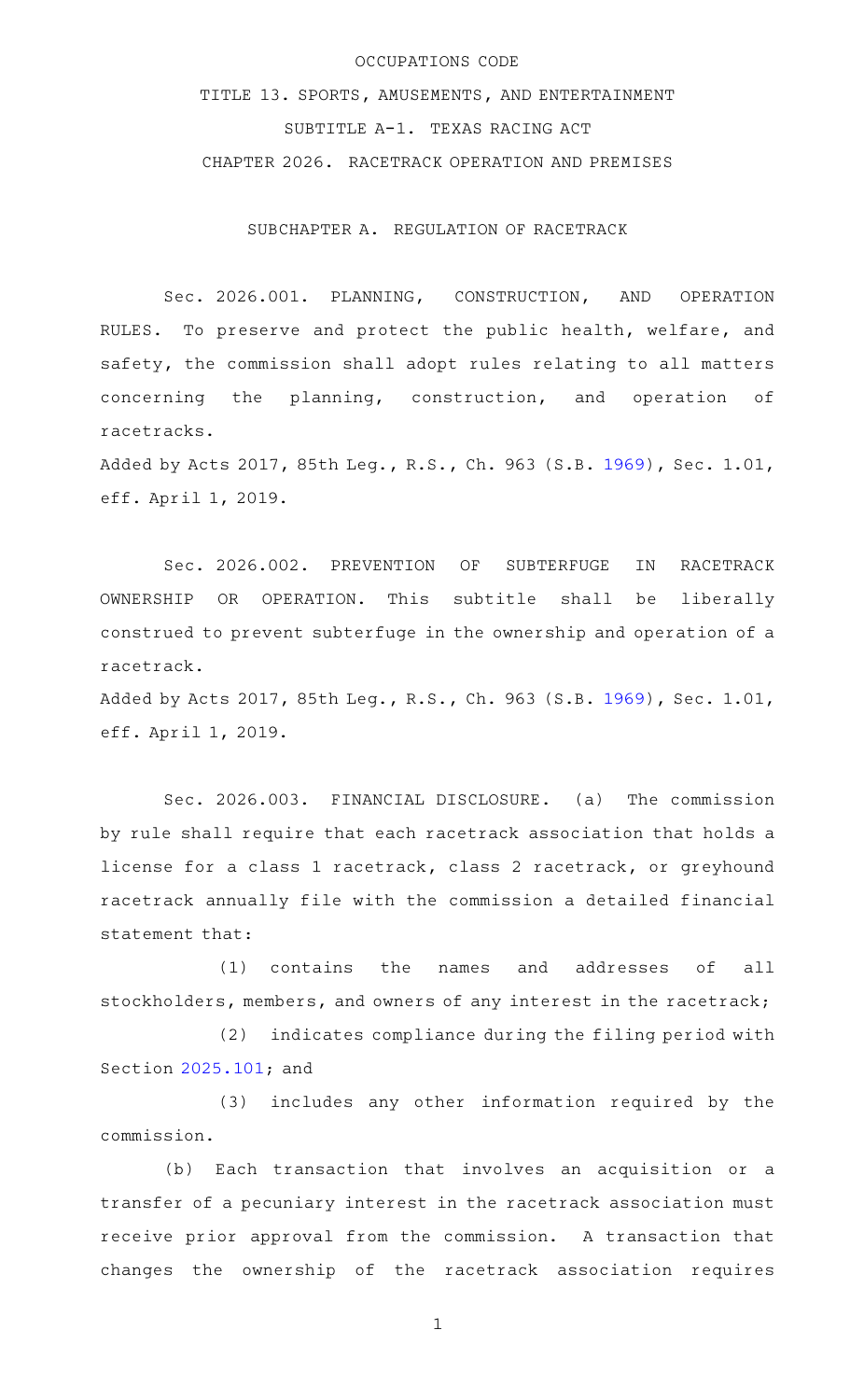submission of updated information of the type required to be disclosed under Section [2025.052](http://www.statutes.legis.state.tx.us/GetStatute.aspx?Code=OC&Value=2025.052) and payment of a fee to recover the costs of the criminal background check. Added by Acts 2017, 85th Leg., R.S., Ch. 963 (S.B. [1969](http://www.legis.state.tx.us/tlodocs/85R/billtext/html/SB01969F.HTM)), Sec. 1.01, eff. April 1, 2019.

Sec. 2026.004. RACING LOCATION. (a) Except as provided by this section, Section [2026.005,](http://www.statutes.legis.state.tx.us/GetStatute.aspx?Code=OC&Value=2026.005) or Section [2025.103](http://www.statutes.legis.state.tx.us/GetStatute.aspx?Code=OC&Value=2025.103), a racetrack association may not conduct horse racing or greyhound racing at any place other than the place designated in the license.

(b) If the racetrack or enclosure designated in the license becomes unsuitable for racing because of fire, flood, or other catastrophe, the affected racetrack association, with the prior approval of the commission, may conduct a race meeting or any remaining portion of a meeting temporarily at any other racetrack if the other racetrack license holder:

(1) is licensed by the commission to conduct the same type of racing as may be conducted by the affected racetrack association; and

 $(2)$  consents to the usage.

Added by Acts 2017, 85th Leg., R.S., Ch. 963 (S.B. [1969](http://www.legis.state.tx.us/tlodocs/85R/billtext/html/SB01969F.HTM)), Sec. 1.01, eff. April 1, 2019.

Sec. 2026.005. CHANGE OF RACING LOCATION. On request of a racetrack association, the commission shall amend a racetrack license to change the location of the racetrack if the commission determines that:

(1) the conduct of race meetings at the proposed new location will be in the public interest;

(2) there was not a competing applicant for the original license; and

(3) the racetrack association's desire to change location is not the result of a subterfuge in the original licensing proceeding.

Added by Acts 2017, 85th Leg., R.S., Ch. 963 (S.B. [1969](http://www.legis.state.tx.us/tlodocs/85R/billtext/html/SB01969F.HTM)), Sec. 1.01, eff. April 1, 2019.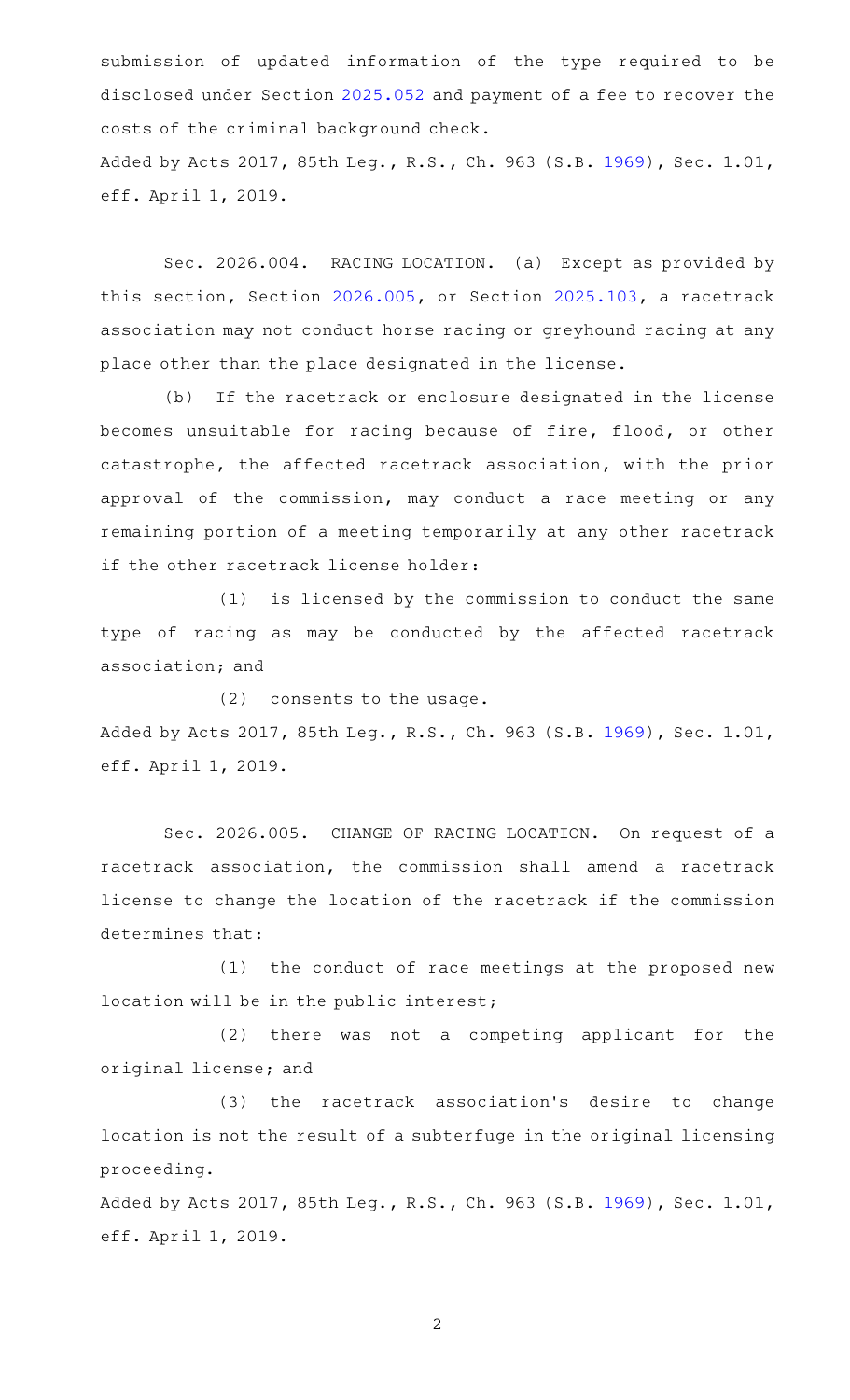Sec. 2026.006. LEASE OF RACETRACK PREMISES. (a) The commission by rule may authorize a racetrack association, as lessee, to contract for the lease of a racetrack and the surrounding structures.

 $(b)$  The commission may not approve a lease if:

(1) the lease appears to be a subterfuge to evade compliance with Section [2025.101](http://www.statutes.legis.state.tx.us/GetStatute.aspx?Code=OC&Value=2025.101) or [2025.201;](http://www.statutes.legis.state.tx.us/GetStatute.aspx?Code=OC&Value=2025.201)

(2) the racetrack and surrounding structures do not conform to the rules adopted under this subtitle; or

(3) the lessee, prospective lessee, or lessor is disqualified from holding a racetrack license.

(c) Each lessor and lessee under this section must comply with the disclosure requirements of Section [2025.052\(](http://www.statutes.legis.state.tx.us/GetStatute.aspx?Code=OC&Value=2025.052)a)(1). The commission may not approve a lease if the lessor and lessee do not provide the required information.

Added by Acts 2017, 85th Leg., R.S., Ch. 963 (S.B. [1969](http://www.legis.state.tx.us/tlodocs/85R/billtext/html/SB01969F.HTM)), Sec. 1.01, eff. April 1, 2019.

Sec. 2026.007. INAPPROPRIATE OR UNSAFE CONDITIONS; ENFORCEMENT; RULES. (a) The executive director shall issue a notice of violation to a racetrack association on a determination that an inappropriate or unsafe condition exists at a racetrack.

(b) If the executive director determines that an inappropriate or unsafe condition exists at the racetrack, the executive director shall order the racetrack association to take action within a specified period to remedy the inappropriate or unsafe condition. In determining the period for compliance, the executive director shall consider:

 $(1)$  the nature and severity of the problem; and

(2) the threat to the health, safety, and welfare of race participants, patrons, and animals.

(c) The commission by rule shall require a report of any corrective action taken by a racetrack association in response to an order of the executive director under Subsection (b).

(d) If a racetrack association fails to take action as required under Subsection (b), the executive director shall initiate an enforcement action against the racetrack association.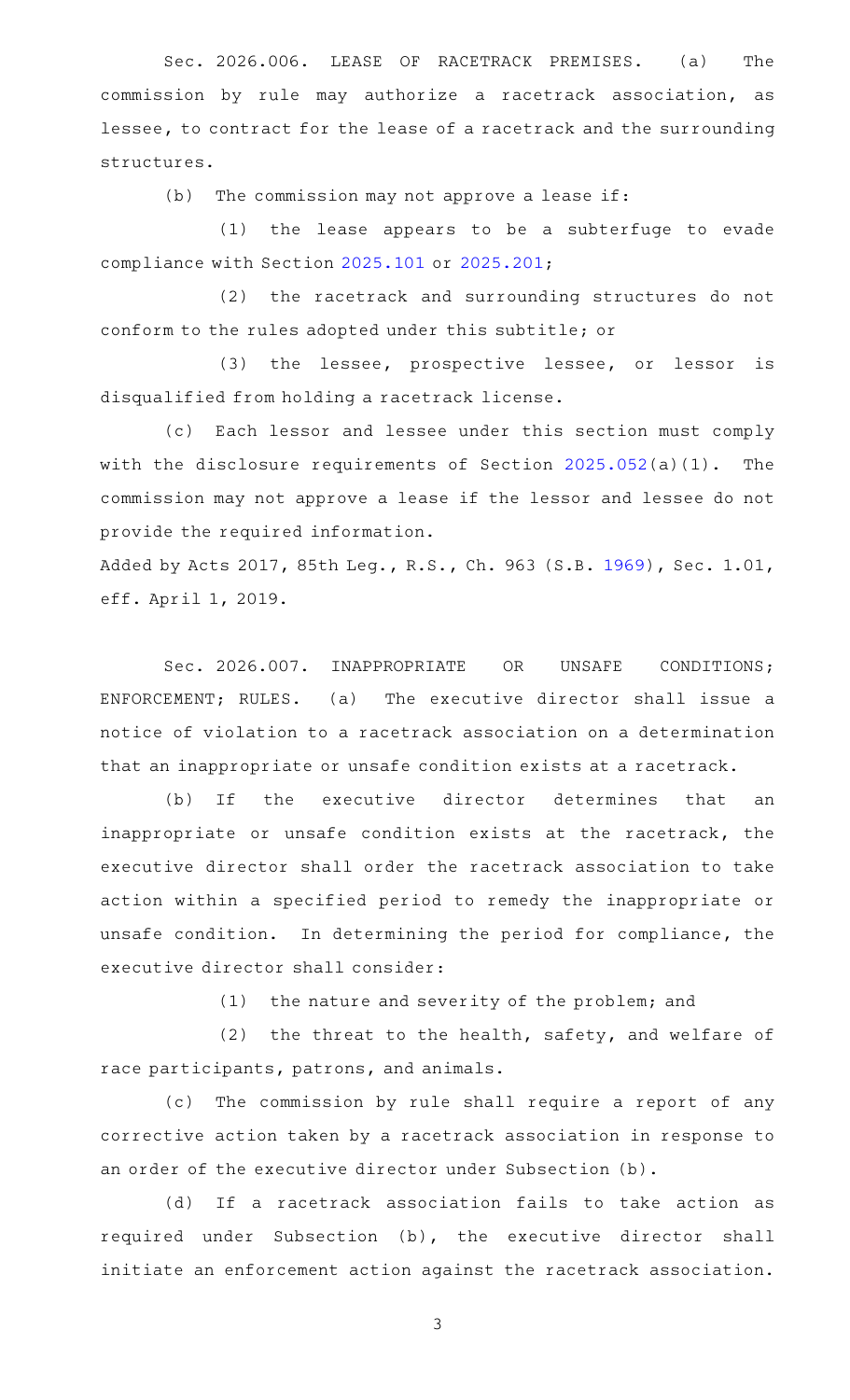The executive director may rescind any live or simulcast race date of a racetrack association that does not take corrective action within the period set by the executive director.

(e) The commission shall adopt rules implementing this section, including rules:

 $(1)$  requiring the report and correction of:

(A) an inappropriate condition on the premises of a racetrack, including a failure to properly maintain the premises, that interferes with the administration of this subtitle; and

(B) a condition on the premises that makes the premises unsafe for a race participant, patron, or animal; and

(2) determining the methods and manner by which the executive director may determine and remedy inappropriate or unsafe conditions on the premises, including the methods and manner in which the executive director may conduct inspections of the premises and remedy emergency situations.

(f) The commission shall adopt rules relating to the commission 's review of an action taken under this section by the executive director. A review procedure adopted under this subsection must be consistent with Chapter [2001,](http://www.statutes.legis.state.tx.us/GetStatute.aspx?Code=GV&Value=2001) Government Code. Added by Acts 2017, 85th Leg., R.S., Ch. 963 (S.B. [1969](http://www.legis.state.tx.us/tlodocs/85R/billtext/html/SB01969F.HTM)), Sec. 1.01, eff. April 1, 2019.

Sec. 2026.008. SUPERVISION OF CONSTRUCTION, RENOVATION, AND MAINTENANCE; ENFORCEMENT. (a) The commission shall adopt a method of supervising and approving the construction, renovation, or maintenance of any building or improvement on the premises of a racetrack.

(b) The commission shall adopt rules relating to:

(1) the approval of plans and specifications;

(2) the contents of plans and specifications;

(3) the maintenance of records to ensure compliance with approved plans and specifications;

(4) the content and filing of construction progress reports by the racetrack association to the commission;

 $(5)$  the inspection by the commission or others;

(6) the method for making a change or amendment to an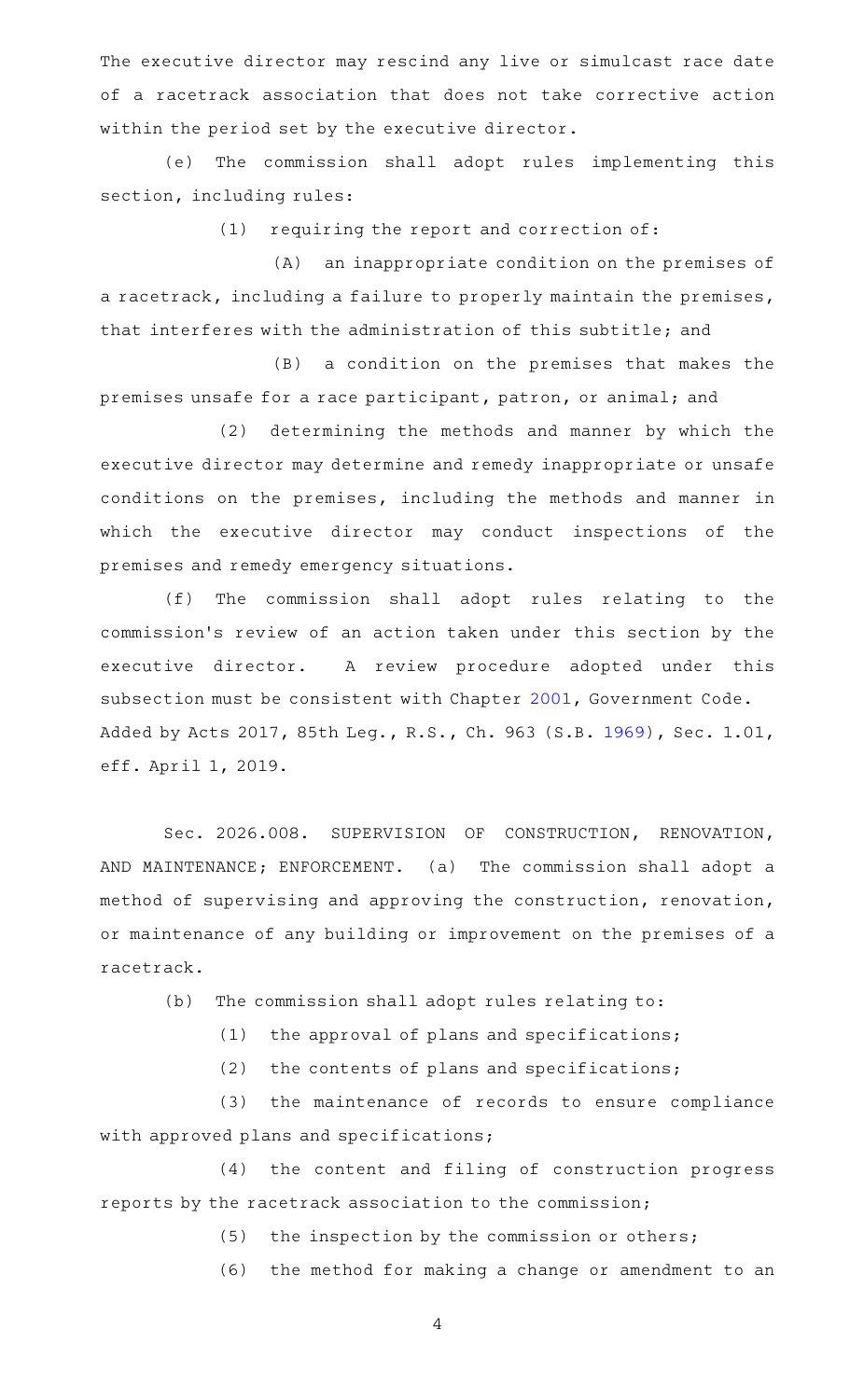approved plan or specification; and

(7) any other method of supervision or oversight necessary.

(c) If the commission has grounds to believe that a racetrack association has failed to comply with the requirements of this section, a representative of the racetrack association shall appear before the commission to consider the issue of compliance with rules adopted under this section.

(d) Before a building or improvement may be used by a racetrack association, the commission shall determine whether:

 $(1)$  the construction, renovation, or maintenance of the building or improvement was completed in accordance with the approved plans and specifications; and

(2) other commission requirements were met.

(e) If the commission determines that the racetrack association failed to comply with a requirement of this section or a rule adopted under this section, the commission shall initiate an enforcement action against the racetrack association. In addition to any other authorized enforcement action, the commission may rescind any live or simulcast race date of any racetrack association that has failed to comply with the requirements of this section.

Added by Acts 2017, 85th Leg., R.S., Ch. 963 (S.B. [1969](http://www.legis.state.tx.us/tlodocs/85R/billtext/html/SB01969F.HTM)), Sec. 1.01, eff. April 1, 2019.

Sec. 2026.009. RACETRACK SECURITY. A horse racetrack association shall provide adequate security at the racetrack association's racetrack to ensure the safety of the spectators, employees, and animals.

Added by Acts 2017, 85th Leg., R.S., Ch. 963 (S.B. [1969](http://www.legis.state.tx.us/tlodocs/85R/billtext/html/SB01969F.HTM)), Sec. 1.01, eff. April 1, 2019.

Sec. 2026.010. KENNELS. (a) Each greyhound racetrack association shall:

 $(1)$  contract for a maximum of 18 kennels; and

(2) provide free kennel rent and schooling.

(b) In contracting with kennel owners for a racetrack, a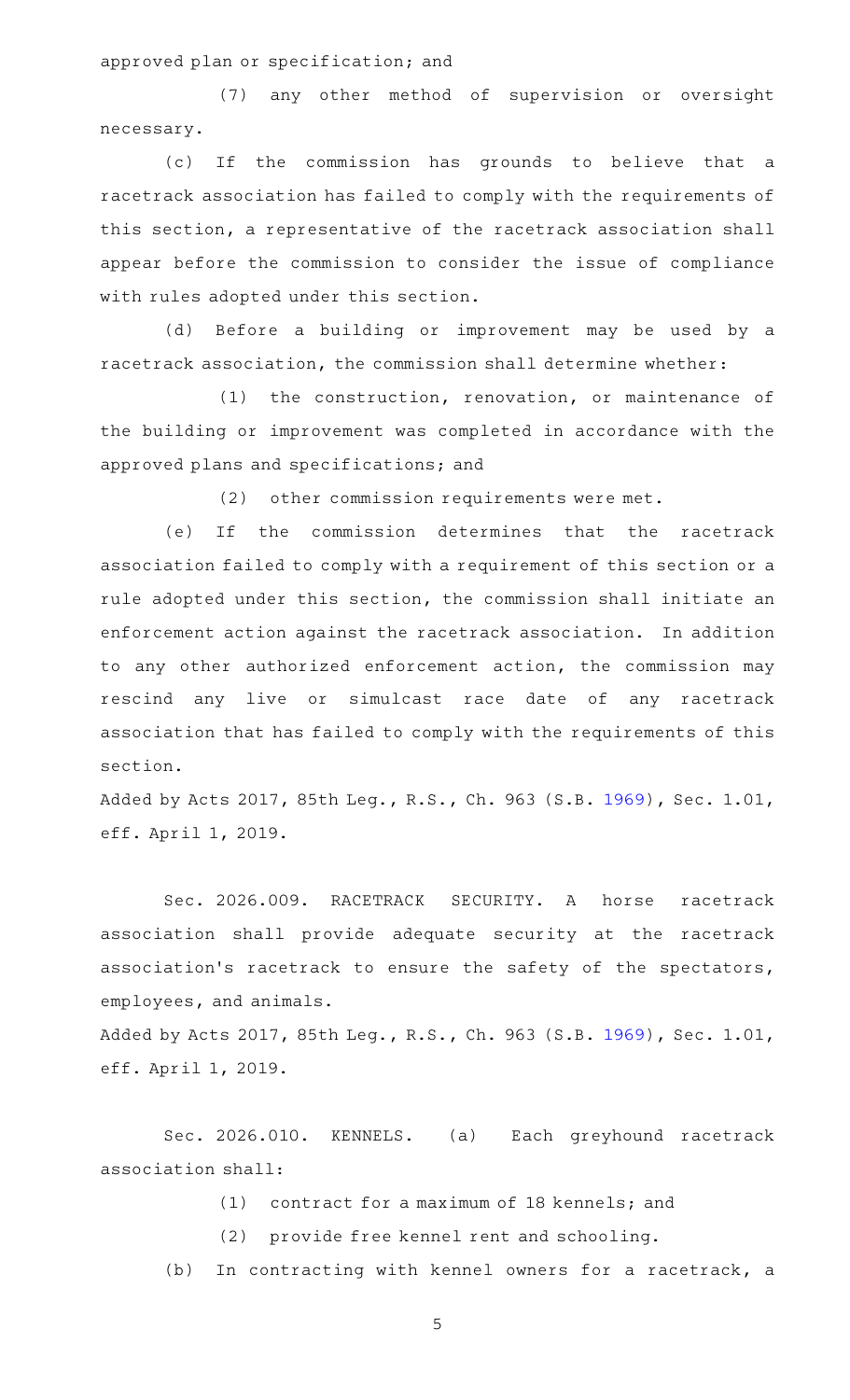racetrack association shall ensure that at least 50 percent of the kennels with which the racetrack association contracts are wholly owned by residents of this state.

(c) For purposes of this section, "residents of this state" are individuals who have resided in Texas for the five-year period preceding the date the kennel contract is signed. Added by Acts 2017, 85th Leg., R.S., Ch. 963 (S.B. [1969](http://www.legis.state.tx.us/tlodocs/85R/billtext/html/SB01969F.HTM)), Sec. 1.01, eff. April 1, 2019.

Sec. 2026.011. AUTOMOBILE RACING FACILITY PROHIBITED NEAR RACETRACK IN CERTAIN COUNTIES. An automobile racing facility may not be located within 10,000 feet of a horse or greyhound racetrack that is located in a county with a population of 1.8 million or more.

Added by Acts 2017, 85th Leg., R.S., Ch. 963 (S.B. [1969](http://www.legis.state.tx.us/tlodocs/85R/billtext/html/SB01969F.HTM)), Sec. 1.01, eff. April 1, 2019.

Sec. 2026.012. OTHER LAWFUL BUSINESSES AUTHORIZED. A racetrack association may conduct other lawful business on the racetrack association 's grounds.

Added by Acts 2017, 85th Leg., R.S., Ch. 963 (S.B. [1969](http://www.legis.state.tx.us/tlodocs/85R/billtext/html/SB01969F.HTM)), Sec. 1.01, eff. April 1, 2019.

Sec. 2026.013. EMPLOYEE COMPLIANCE. (a) A racetrack is responsible for ensuring that the racetrack 's employees comply with this subtitle and commission rules.

(b) The commission may impose disciplinary action against a racetrack for violations of this subtitle and commission rules by the racetrack 's employees as provided by Section [2025.202](http://www.statutes.legis.state.tx.us/GetStatute.aspx?Code=OC&Value=2025.202). Added by Acts 2017, 85th Leg., R.S., Ch. 963 (S.B. [1969](http://www.legis.state.tx.us/tlodocs/85R/billtext/html/SB01969F.HTM)), Sec. 1.01, eff. April 1, 2019.

SUBCHAPTER B. EXCLUSION OR EJECTION FROM RACETRACK

Sec. 2026.051. COMMISSION RULES REGARDING EXCLUSION OR EJECTION. The commission shall adopt rules providing for the exclusion or ejection from an enclosure where horse or greyhound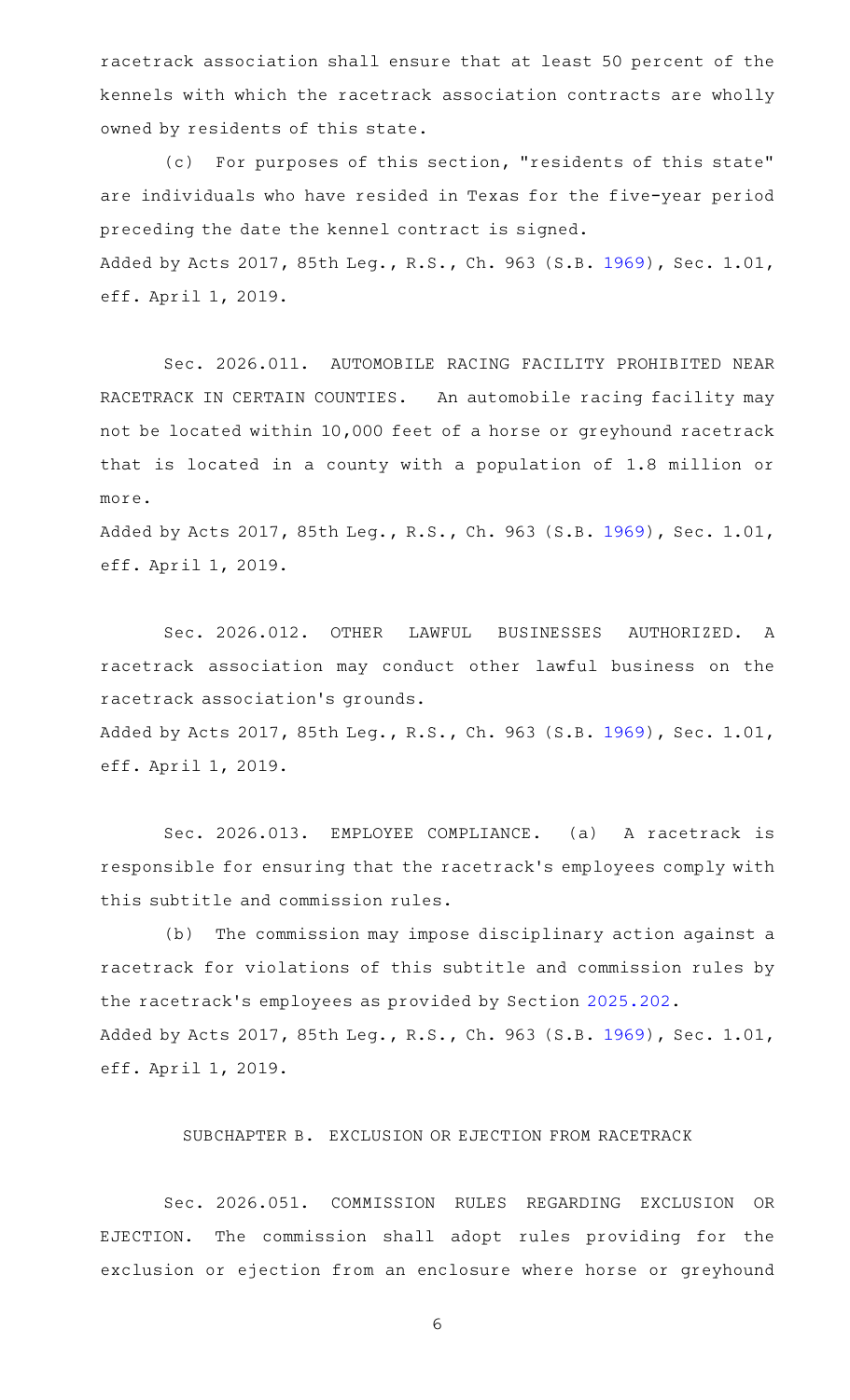races are conducted, or from specified portions of an enclosure, of a person:

(1) who has engaged in bookmaking, touting, or illegal wagering;

(2) whose income is from illegal activities or enterprises;

(3) who has been convicted of a violation of this subtitle;

 $(4)$  who has been convicted of theft;

(5) who has been convicted under the penal law of another jurisdiction for committing an act that would have constituted a violation of any rule described in this section;

(6) who has committed a corrupt or fraudulent act in connection with horse or greyhound racing or pari-mutuel wagering or who has committed any act tending or intended to corrupt horse or greyhound racing or pari-mutuel wagering;

(7) who is under suspension or has been excluded or ejected from a racetrack by the commission or a steward in this state or by a corresponding authority in another state because of corrupt or fraudulent practices or other acts detrimental to racing;

(8) who has submitted a forged pari-mutuel ticket or has altered or forged a pari-mutuel ticket for cashing or who has cashed or caused to be cashed an altered, raised, or forged pari-mutuel ticket;

(9) who has been convicted of committing a lewd or lascivious act or other crime involving moral turpitude;

(10) who is guilty of boisterous or disorderly conduct while inside an enclosure;

(11) who is an agent or habitual associate of a person excludable under this section; or

(12) who has been convicted of a felony. Added by Acts 2017, 85th Leg., R.S., Ch. 963 (S.B. [1969](http://www.legis.state.tx.us/tlodocs/85R/billtext/html/SB01969F.HTM)), Sec. 1.01, eff. April 1, 2019.

Sec. 2026.052. EXCLUSION OR EJECTION FROM ENCLOSURE; HEARING; APPEAL. (a) A person who is excluded or ejected from an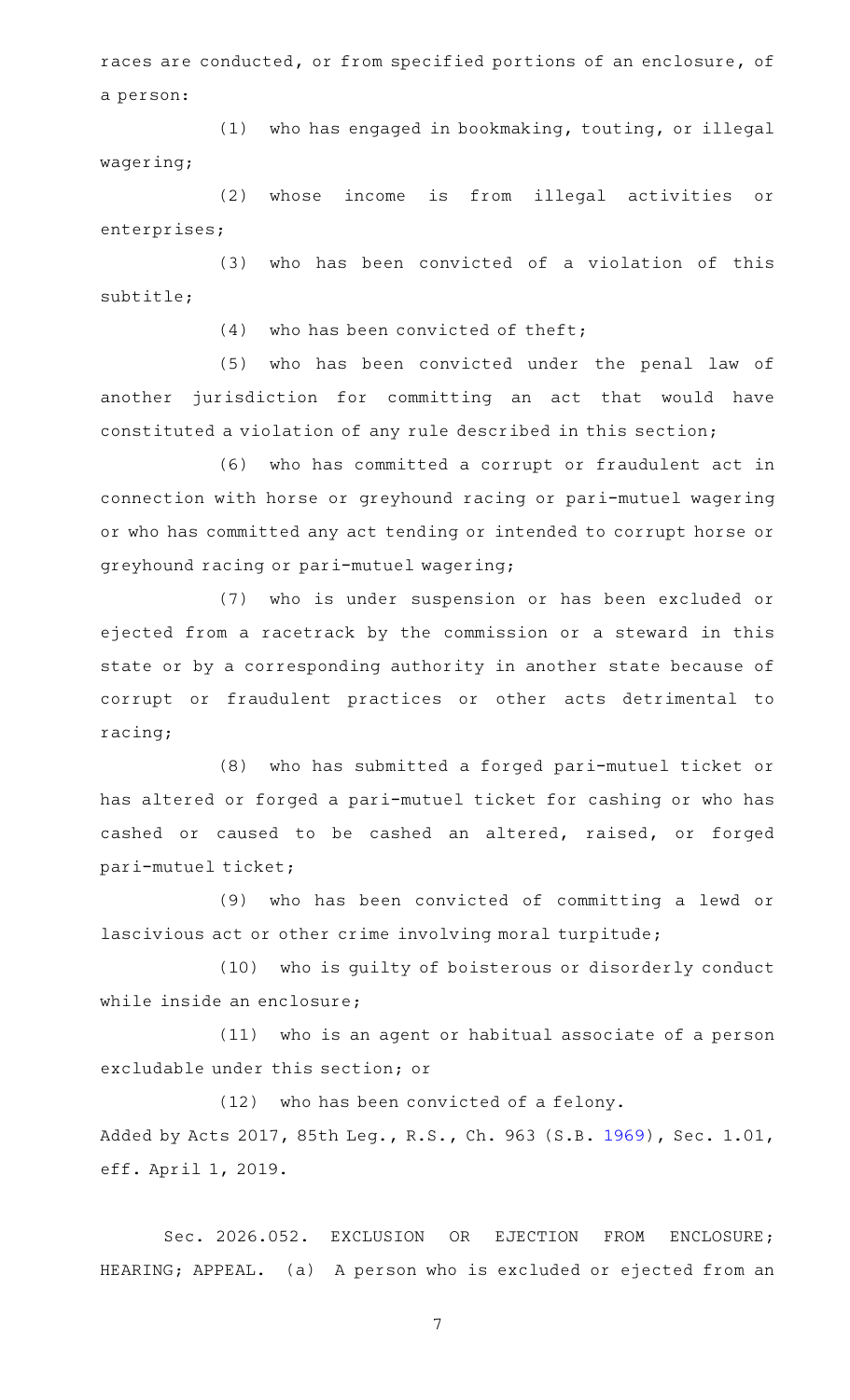enclosure under a commission rule may apply to the commission for a hearing on the question of the applicability of the rule to that person.

(b) An application for a hearing under Subsection (a) constitutes a contested case under Chapter [2001](http://www.statutes.legis.state.tx.us/GetStatute.aspx?Code=GV&Value=2001), Government Code. If, after a hearing as provided under Subchapter C of that chapter, the commission determines that the exclusion or ejection was proper:

 $(1)$  the commission shall issue an order to that effect and enter the order in the commission 's minutes; and

(2) the person shall continue to be excluded from each racetrack association 's enclosure.

(c)AAA person excluded or ejected may appeal an adverse decision of the commission by filing a petition for judicial review in the manner provided by Subchapter G, Chapter [2001](http://www.statutes.legis.state.tx.us/GetStatute.aspx?Code=GV&Value=2001), Government Code. Venue for the review is in a district court in Travis County.

(d) The judgment of the court may be appealed as in other civil cases. The person appealing the commission 's ruling under this subtitle shall continue to be excluded from all enclosures in this state during the pendency of the appeal.

Added by Acts 2017, 85th Leg., R.S., Ch. 963 (S.B. [1969](http://www.legis.state.tx.us/tlodocs/85R/billtext/html/SB01969F.HTM)), Sec. 1.01, eff. April 1, 2019.

Sec. 2026.053. EXCLUSION OR EJECTION BY RACETRACK ASSOCIATION. This subtitle does not prohibit a racetrack association from excluding or ejecting a person from the racetrack association 's enclosure for any lawful reason. Added by Acts 2017, 85th Leg., R.S., Ch. 963 (S.B. [1969](http://www.legis.state.tx.us/tlodocs/85R/billtext/html/SB01969F.HTM)), Sec. 1.01, eff. April 1, 2019.

Sec. 2026.054. CRIMINAL TRESPASS AT ENCLOSURE. A person, for the purposes of Section [30.05,](http://www.statutes.legis.state.tx.us/GetStatute.aspx?Code=PE&Value=30.05) Penal Code, is presumed to have received notice that entry to an enclosure was forbidden if the person:

(1) was excluded or ejected from the enclosure under this subchapter;

(2) possessed, displayed, or used in the enclosure a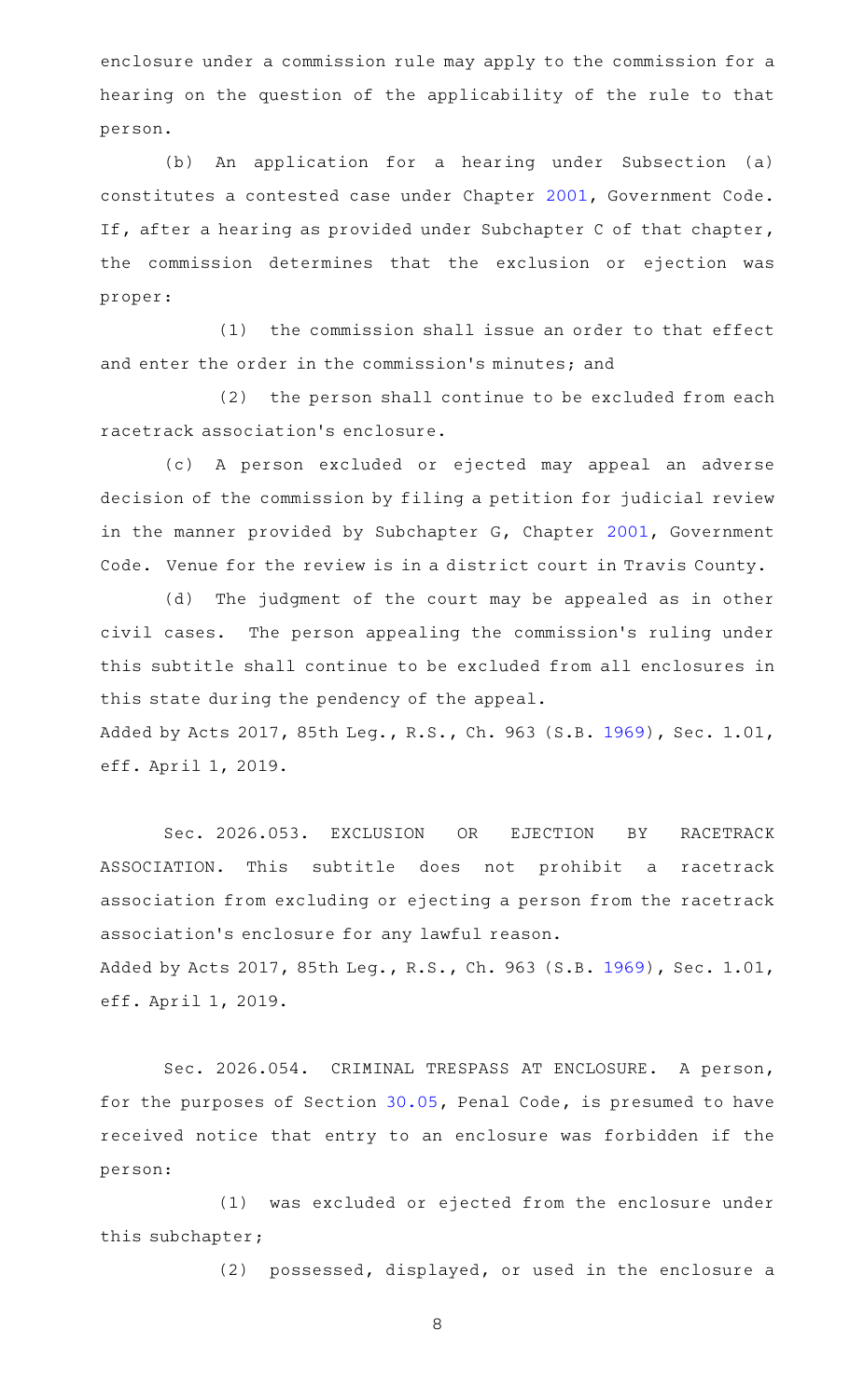credential that the person was not authorized to use; or

(3) entered the enclosure using a falsified credential. Added by Acts 2017, 85th Leg., R.S., Ch. 963 (S.B. [1969](http://www.legis.state.tx.us/tlodocs/85R/billtext/html/SB01969F.HTM)), Sec. 1.01, eff. April 1, 2019.

SUBCHAPTER C. CLASSIFICATION OF HORSE RACETRACKS

Sec. 2026.101. CLASSIFICATION. A horse racetrack is classified as:

- $(1)$  a class 1 racetrack;
- (2) a class 2 racetrack;
- (3) a class 3 racetrack; or
- $(4)$  a class 4 racetrack.

Added by Acts 2017, 85th Leg., R.S., Ch. 963 (S.B. [1969](http://www.legis.state.tx.us/tlodocs/85R/billtext/html/SB01969F.HTM)), Sec. 1.01, eff. April 1, 2019.

Sec. 2026.102. CLASS 1 RACETRACK. (a) A class 1 racetrack is a racetrack on which live racing is conducted for a number of days in a calendar year, as determined by the commission under Subchapter A, Chapter [2029.](http://www.statutes.legis.state.tx.us/GetStatute.aspx?Code=OC&Value=2029)

(b) A class 1 racetrack may operate only in a county with a population of not less than 1.3 million, or in a county adjacent to such a county.

(c) Not more than three class 1 racetracks may be licensed and operated in this state.

Added by Acts 2017, 85th Leg., R.S., Ch. 963 (S.B. [1969](http://www.legis.state.tx.us/tlodocs/85R/billtext/html/SB01969F.HTM)), Sec. 1.01, eff. April 1, 2019.

Sec. 2026.103. CLASS 2 RACETRACK. (a) A class 2 racetrack is a racetrack on which live racing is conducted for a number of days, as determined by the commission under Subchapter A, Chapter [2029](http://www.statutes.legis.state.tx.us/GetStatute.aspx?Code=OC&Value=2029).

(b) A class 2 racetrack is entitled to conduct 60 days of live racing in a calendar year. A racetrack association may request additional or fewer days of live racing. If, after receipt of a request from a racetrack association, the commission determines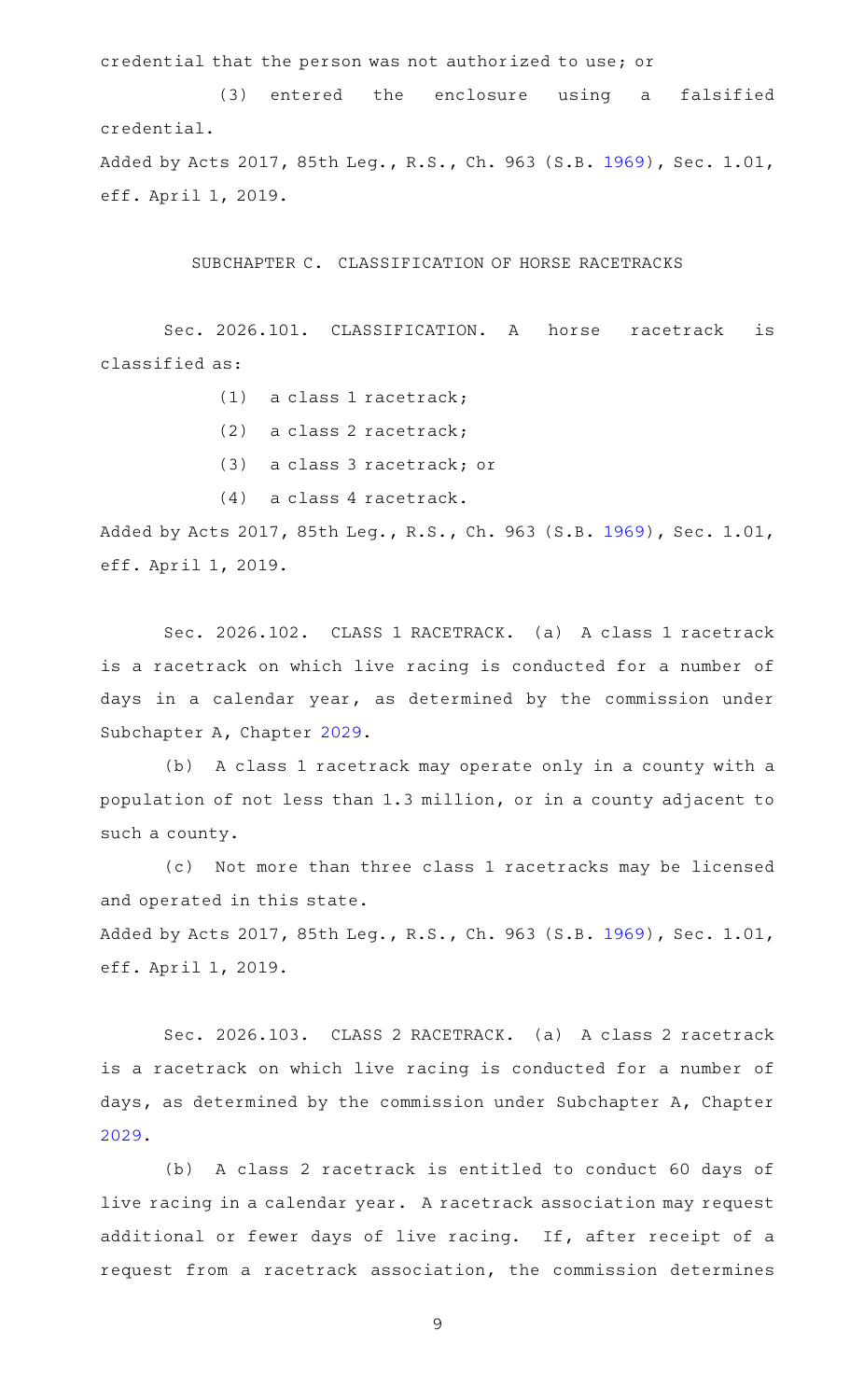additional or fewer days to be economically feasible and in the best interest of this state and the racing industry, the commission shall grant the request.

(c) The commission may permit a racetrack association that holds a class 2 racetrack license and that is located in a national historic district to conduct horse races for more than 60 days in a calendar year.

Added by Acts 2017, 85th Leg., R.S., Ch. 963 (S.B. [1969](http://www.legis.state.tx.us/tlodocs/85R/billtext/html/SB01969F.HTM)), Sec. 1.01, eff. April 1, 2019.

Sec. 2026.104. CLASS 3 RACETRACK. (a) A class 3 racetrack is a racetrack operated by a county or a nonprofit fair under Chapter [2032](http://www.statutes.legis.state.tx.us/GetStatute.aspx?Code=OC&Value=2032).

(b) A racetrack association that holds a class 3 racetrack license and that conducted horse races in 1986 may conduct live races for a number of days not to exceed 16 days in a calendar year on the dates selected by the racetrack association. Added by Acts 2017, 85th Leg., R.S., Ch. 963 (S.B. [1969](http://www.legis.state.tx.us/tlodocs/85R/billtext/html/SB01969F.HTM)), Sec. 1.01, eff. April 1, 2019.

Sec. 2026.105. CLASS 4 RACETRACK. (a) A class 4 racetrack is a racetrack operated by a county fair under Section [2032.002](http://www.statutes.legis.state.tx.us/GetStatute.aspx?Code=OC&Value=2032.002).

(b) A racetrack association that holds a class 4 racetrack license may conduct live races for a number of days not to exceed five days in a calendar year on dates selected by the racetrack association and approved by the commission. Added by Acts 2017, 85th Leg., R.S., Ch. 963 (S.B. [1969](http://www.legis.state.tx.us/tlodocs/85R/billtext/html/SB01969F.HTM)), Sec. 1.01,

eff. April 1, 2019.

Sec. 2026.106. WAIVER OR DEFERRAL OF CERTAIN STANDARDS FOR CLASS 4 RACETRACK. (a) In considering an application for a class 4 racetrack license, except as provided by Subsection (b), the commission may waive or defer compliance with the commission 's standards regarding the physical facilities or operations of a horse racetrack.

(b) The commission may not waive or defer compliance with standards that relate to the testing of horses or license holders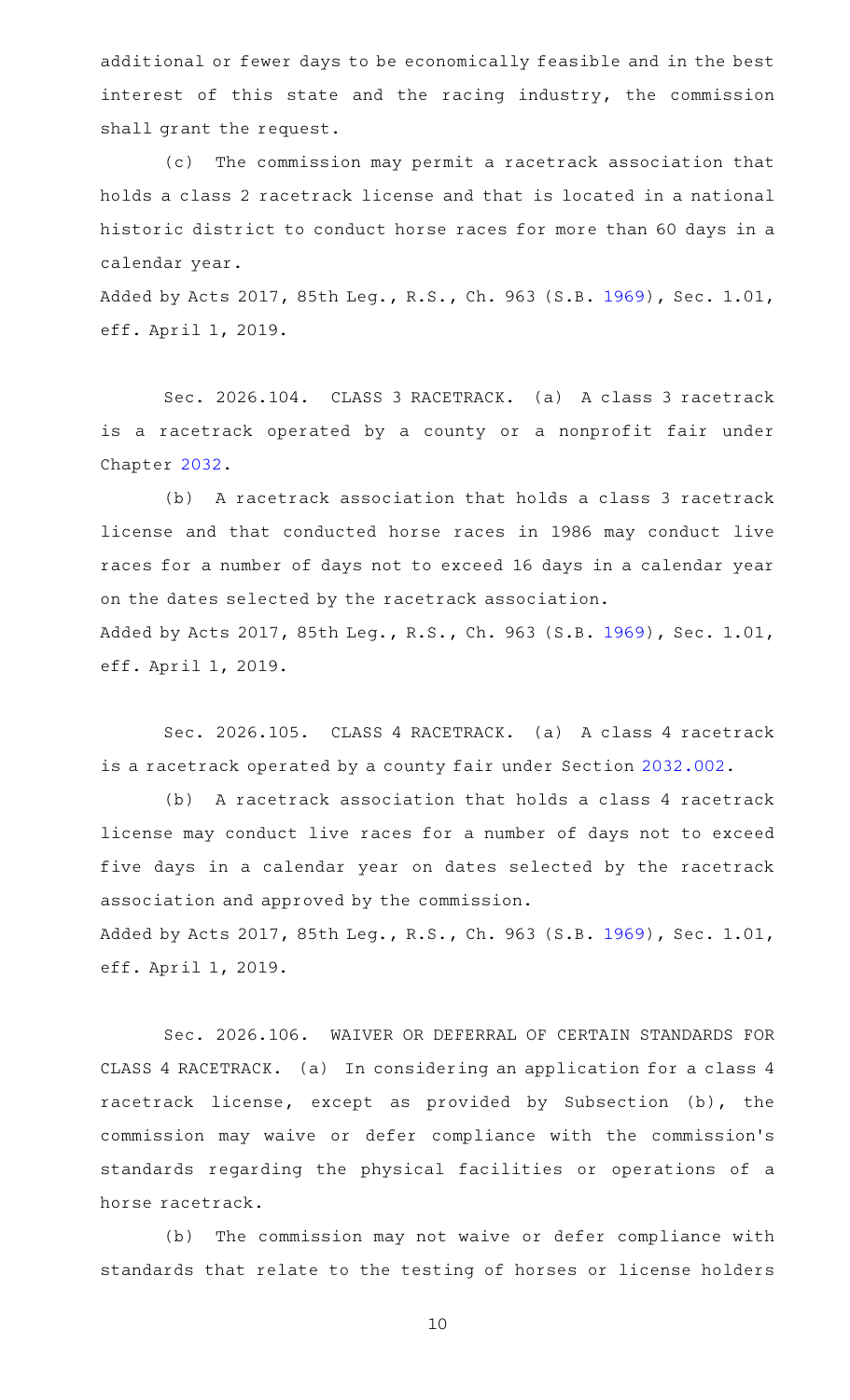for the presence of a prohibited substance, including a prohibited drug or chemical.

(c) If the commission defers compliance, the commission shall, when granting the application, establish a schedule under which the license holder must comply with the standards. Added by Acts 2017, 85th Leg., R.S., Ch. 963 (S.B. [1969](http://www.legis.state.tx.us/tlodocs/85R/billtext/html/SB01969F.HTM)), Sec. 1.01, eff. April 1, 2019.

Sec. 2026.107. CALCULATION OF LIVE AND SIMULCAST RACE DATES. (a) For purposes of this subchapter, live race dates are counted separately from the dates on which the racetrack association presents simulcast races.

(b) The number of race dates allowed under this subchapter relates only to live race dates. A racetrack may present simulcast races on other dates as approved by the commission. Added by Acts 2017, 85th Leg., R.S., Ch. 963 (S.B. [1969](http://www.legis.state.tx.us/tlodocs/85R/billtext/html/SB01969F.HTM)), Sec. 1.01, eff. April 1, 2019.

## SUBCHAPTER D. CONCESSION, MANAGEMENT, OR TOTALISATOR CONTRACTS; SECURITY PLANS

Sec. 2026.151. COMMISSION APPROVAL REQUIRED. (a) All concession, management, and totalisator contracts submitted by an applicant under Section [2025.054](http://www.statutes.legis.state.tx.us/GetStatute.aspx?Code=OC&Value=2025.054) must have the prior approval of the commission.

(b) The commission shall refuse to approve a concession or management contract if, in the sole discretion of the commission, the background checks conducted under Section [2025.056](http://www.statutes.legis.state.tx.us/GetStatute.aspx?Code=OC&Value=2025.056) reveal anything that might be detrimental to the public interest or the racing industry.

Added by Acts 2017, 85th Leg., R.S., Ch. 963 (S.B. [1969](http://www.legis.state.tx.us/tlodocs/85R/billtext/html/SB01969F.HTM)), Sec. 1.01, eff. April 1, 2019.

Sec. 2026.152. COMMISSION REVIEW OF SECURITY PLANS AND CERTAIN CONTRACTS. (a) On receipt of a plan for the security of a racetrack, or a copy of a concession, management, or totalisator contract for review under Section [2026.151,](http://www.statutes.legis.state.tx.us/GetStatute.aspx?Code=OC&Value=2026.151) the commission shall